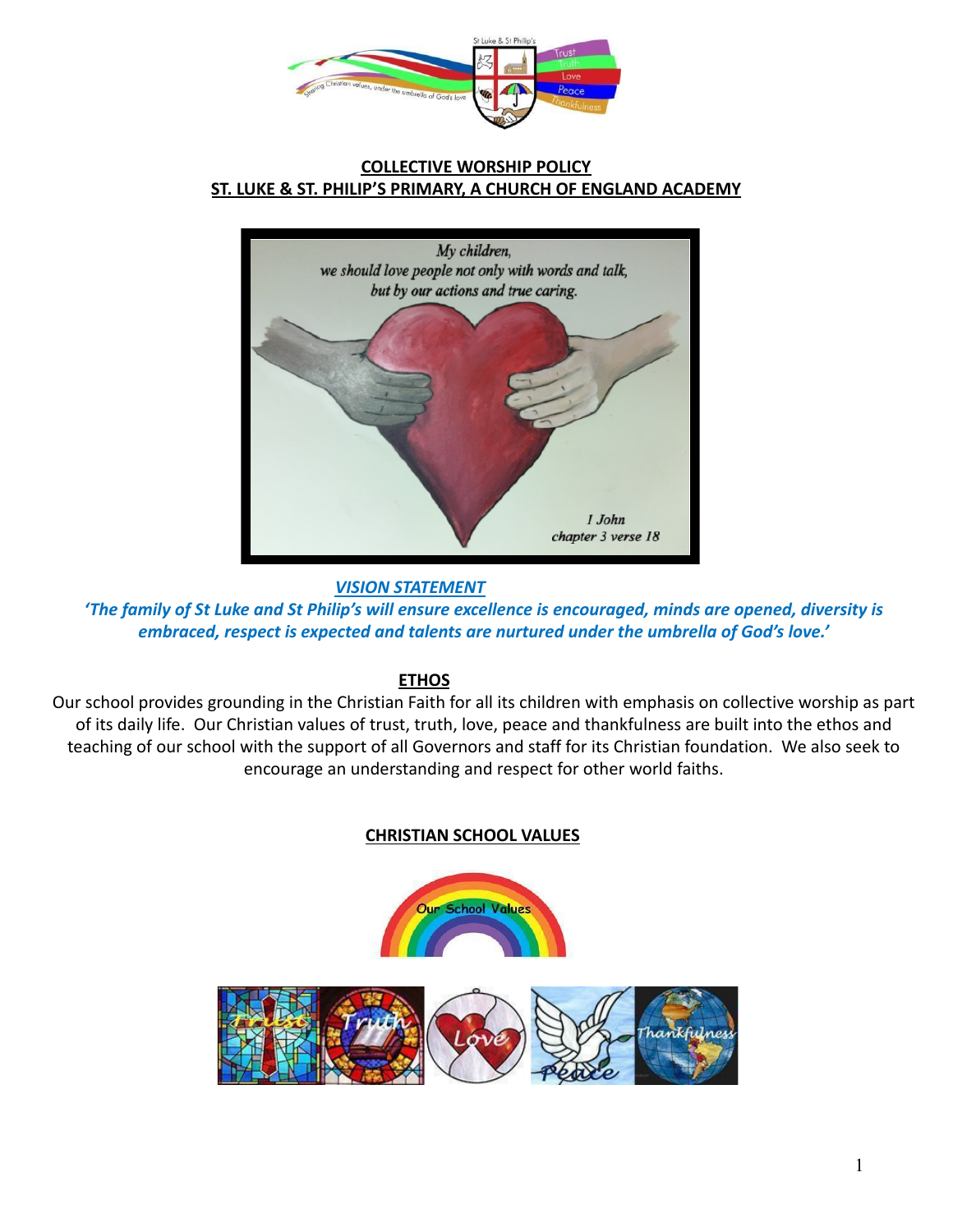### **PURPOSE**

This policy reflects the values, ethos and Mission Statement of St. Luke and St Philip's C.E. Primary Academy in relation to the curriculum. It is consistent with the school's agreed aims and objectives and sets out a framework within which teaching and support staff can operate.

#### **AUDIENCE**

This document is intended to give a clear outline of the school's approach to the curriculum to all staff, governors, Cidari and parents. It is also intended for the use of the School's Advisory Service when assisting the development of the school's curriculum and for any authorised inspector. Copies of this document are provided for all teaching staff and are available when necessary to support staff, members of the School's Governing Committee and Cidari members. A copy of this document is available for the use of parents.

### **AIMS AND OBJECTIVES OF COLLECTIVE WORSHIP**

To ensure that daily Collective Worship is seen as a central and important part of the education of this school as determined by the Mission Statement.

- To enable all children to experience the togetherness and reverence of joining in acts of Collective Worship.
- To ensure that Collective Worship is provided in line with a broad traditional Anglican framework as set out in the School's Trust Deeds.
- To be mindful of the sensitivities of pupils from other faiths in our school community and whilst recognising that most acts of Collective Worship will draw upon Christian Traditions, we shall be aware of God's Spirit in other religions.

### **THE OBJECTIVES OF COLLECTIVE WORSHIP ARE:**

- To encourage all pupils to grow in Christian goodness.
- To encourage children to participate in Collective Worship through sharing their own sensitivities and thoughts.
- To allow pupils to experience and explore spirituality and contemporary prayer.
- To provide acts of collective worship in a variety of settings, e.g. classroom, hall, Church as appropriate.
- To give pupils experience of traditional and contemporary worship styles.
- To allow pupils to experience traditional and contemporary religious music, hymns and songs.
- To provide a framework in which stories from Christian and other faith backgrounds can be explored to illustrate moral and spiritual dimensions.
- Through silence and meditation, give children the opportunity to reflect upon their thoughts and their relationship with God.

### **THE ORGANISATION OF COLLECTIVE WORSHIP AT ST LUKE & ST PHILIP'S PRIMARY SCHOOL**

In order to achieve the above aims, all teaching staff, support staff, and parents are expected to set a positive example and to encourage children to fully participate in collective worship.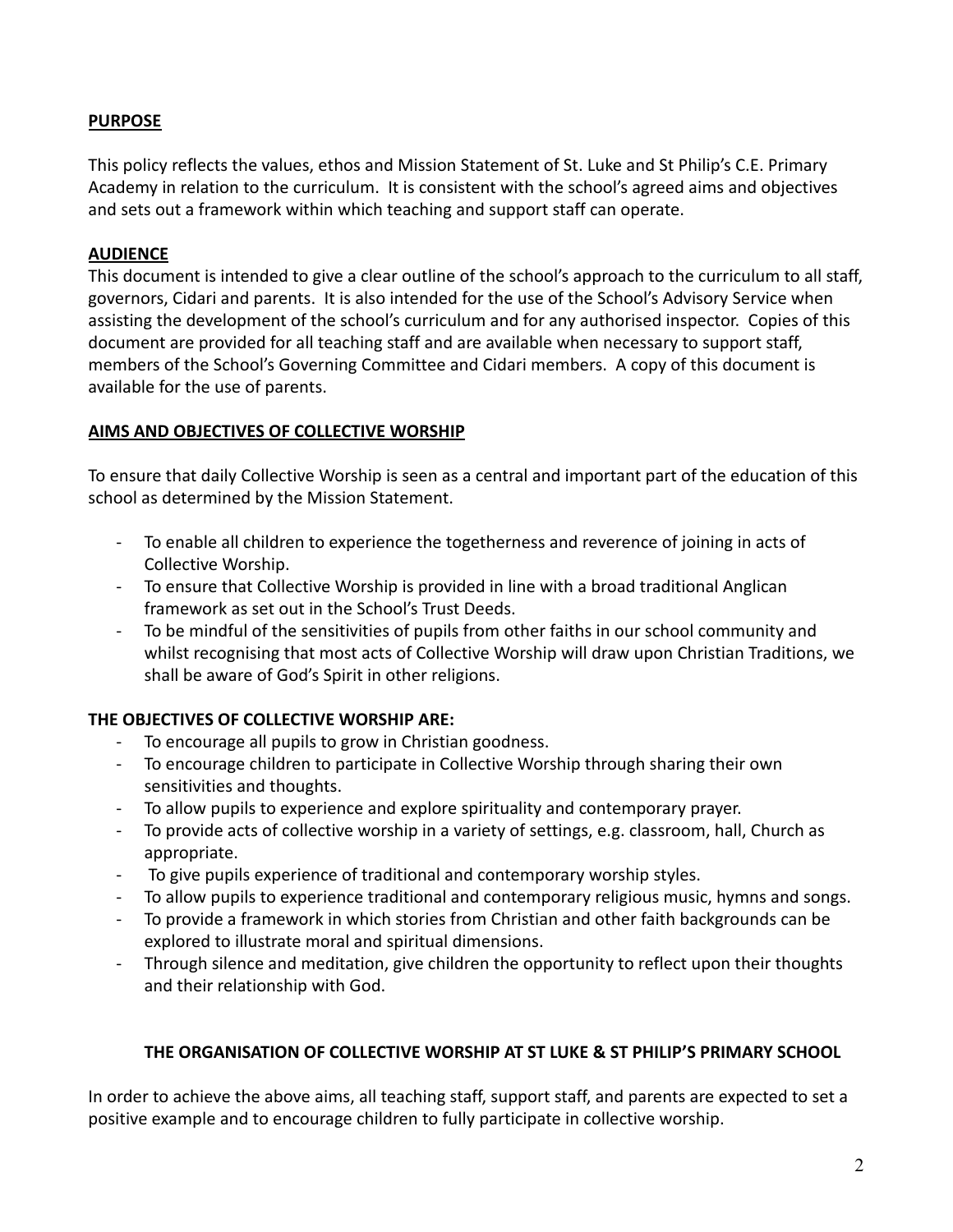All children should experience an act of Collective Worship at some point during each school day. This may be class based, Key Stage based, or whole school. During the year, services will be arranged in school and Church to celebrate the passage of the Christian Year.

All teaching staff will be expected to attend acts of Collective Worship and lead them as directed by the Headteacher. The school's Vicar will also lead acts of worship, and members of other faith communities will be invited to share our worship where appropriate.

Collective Worship themes will be run on a three-yearly cycle. An overall theme will be given to Worship each half term and acts of Worship will follow this theme. The theme will be clearly communicated to the children at every act of worship, allowing links to be made between PHSCE and RE/CW. Special events in the Christian calendar will be celebrated, as will the festivals of other world faiths.

The subject leader is responsible for planning the half-termly theme and providing suggested ideas for staff to use when leading worship. The plan is displayed on the Collective Worship board in the staff room. Staff will indicate the worship they are to lead, as directed by the Headteacher.

### **THE ALLOCATION OF TIME TO COLLECTIVE WORSHIP**

Each school day will normally begin with an Act of Collective Worship between the end of registration (9.05a.m) and 9.25 a.m. When special services are arranged, suitable timings will be agreed. During any school day staff may take time with their class to reflect upon incidents or issues that may need a period of quiet reflection or thought.

### **MATERIAL AND RESOURCES**

Materials and resources specifically purchased for use during Collective Worship include music (stored in the C.D cabinet in the Hall and on the server), worship and prayer books and materials, story books and notes (stored in the C.W. shelves in the Headteacher's office). Instruments kept in the music cupboard/on the R.E table may be useful in worship.

# **EQUAL OPPORTUNITIES AND SPECIAL NEEDS**

This collective Worship policy applies equally to boys and girls and no difference will be made between the two genders. Work connected with this policy will appeal equally to boys and girls and reflect the diverse cultural backgrounds experienced by our pupils. Children of all abilities will be expected to participate in keeping with their abilities and maturities.

# **EARLY YEARS**

Children in EYFS should be involved in Personal & Social activities at an appropriate level with appropriate interest. Work planned will take account of the Desirable Outcomes for Children Learning on Entering Compulsory Education (SCAA 1996). Reception attend Key Stage and whole school acts of Collective Worship.

# **RECORD KEEPING, ASSESSMENT AND REPORTING**

Each act of worship will be recorded in the Collective Worship monitoring file, which is kept on the worship display table. One act of whole school, Key Stage and Class Worship will be evaluated termly by the Headteacher, the Deputy Headteacher and the Worship team. This will be recorded on a